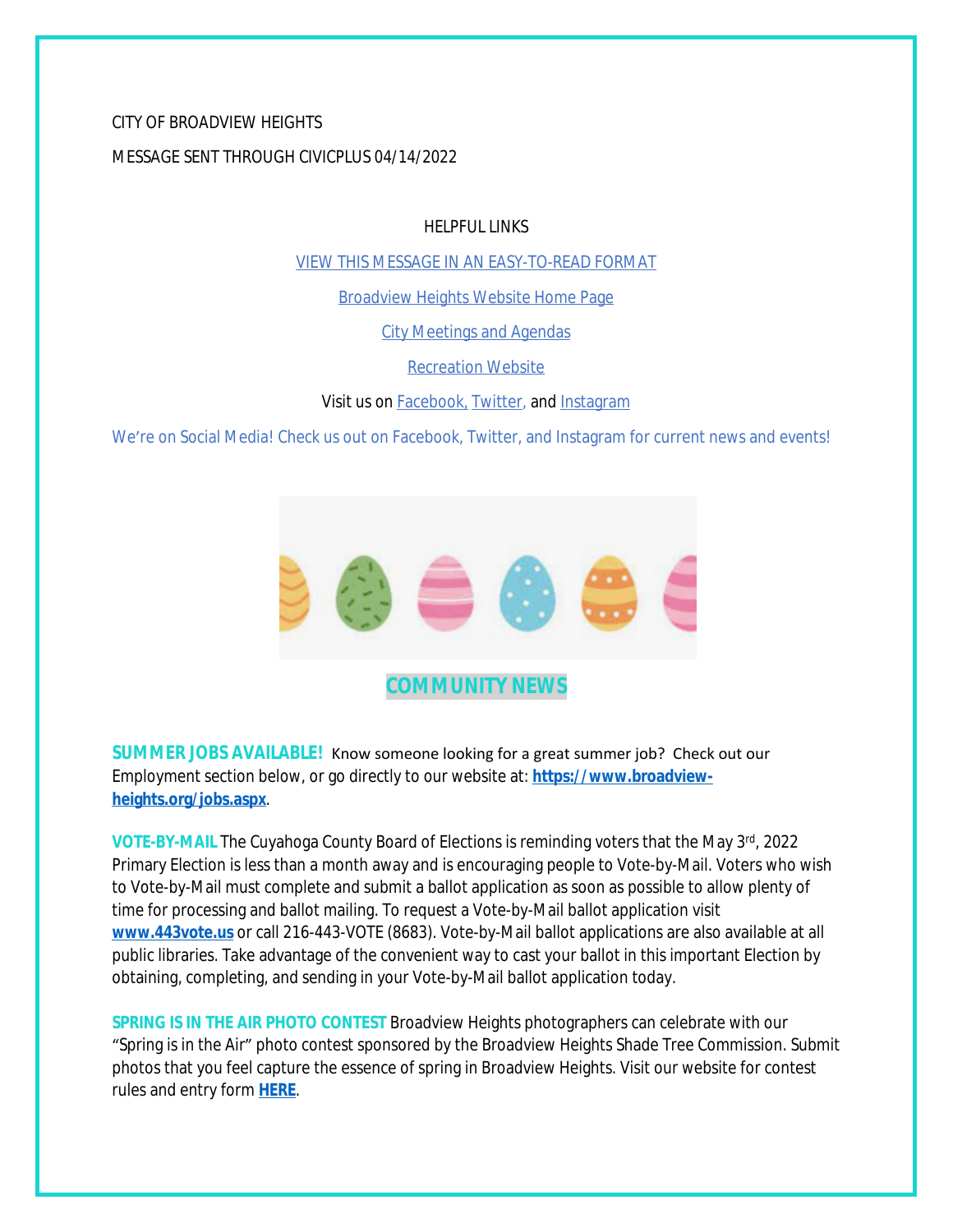**RAIN BARREL PICK-UP** Rain barrels will be available for pick-up Thursday, May 19, 2022 from 6:00PM to 7:30PM at the Broadview Heights Community Center. Please order in advance and pick up your barrel and diverter kit to make at home. All you need is a drill and the instructional video that is provided. Prepayment for the barrel is required. Cost for the rain barrel is \$60, and you can register online **[HERE](https://cuyahogaswcd.org/events/2022/05/19/rain-barrel-pick-up--broadview-heights).**

**GREENE ACRES COMMUNITY GARDENS** Greene Acres Community Garden has a limited number of plots available. Cost is \$30 per year for a 4- by 10-foot raised bed. Interested parties please email the garden administration at **[greeneacresweb@gmail.com.](mailto:greeneacresweb@gmail.com)**

**MEMORIAL DAY DRIVE THRU PARADE** Due to the success of last year's Memorial Day Drive-Thru Parade and with COVID still among us, the City of Broadview Heights would like to honor those who served by having another Memorial Day Parade "Drive-Thru" in 2022. The drive-thru will begin at 10:00 AM on Monday, May 30<sup>th</sup>, at the Broadview Heights Community Center, 9543 Broadview Road, and will continue on until 12 pm.

In an effort to make this a truly community event, The City of Broadview Heights would love for you to memorialize a serviceman or servicewoman that is near and dear to you. Honor your hero by decorating your car with their photos, display their uniform in your window, write their name and service branch on your vehicle and share their story with others as they drive through. We will display pictures of your tribute in a gallery on our social media pages. Space is limited, so if you would like to participate you can RSVP by May 15th, 2022 to Kristy Knudsen at **[kknudsen@broadview-heights.org](mailto:kknudsen@broadview-heights.org)** and we can reserve a spot for you.

**WANT TO PERFORM AT ONE OF OUR EVENTS** We are so fortunate to have so many talented live music bands in Northeast Ohio. We have limited time slots to book every band and we try our best to pick the best fit for our amphitheater. If you would like to submit an application, please visit **[OUR WEBSITE!](https://broadview-heights.org/FormCenter/Mayors-Office-14/Band-Inquiry-Form-122)**

### **SERVICE DEPARTMENT**

### **440-717-4068**

**DISPOSAL OF WHITE GOODS/APPLIANCES** For a pick-up of these goods, please call the Service Department at 440-717-4022 by noon the Wednesday before pickup.

**DISPOSAL OF FURNITURE, MATTRESSES AND BOX SPRINGS** These items are to be disposed of with your regular trash. Upholstered items, mattresses and box springs MUST BE wrapped up in plastic (Painter's Plastic works well) to be picked up by Rumpke. Please contact Rumpke to inform them of the large item pick up 24 hours in advance at 1-800-828-8171. Additional information can be reviewed on our website **[HERE](https://www.broadview-heights.org/1027/Garbage-Recycling)**.

**DISCARDING OF WIPES** Please be considerate and DO NOT flush wipes (for example Clorox, Lysol, baby wipes…) down the toilet. These wipes are not made to breakdown. This picture represents one clean out from a residential area that caused a major blockage at the pump station.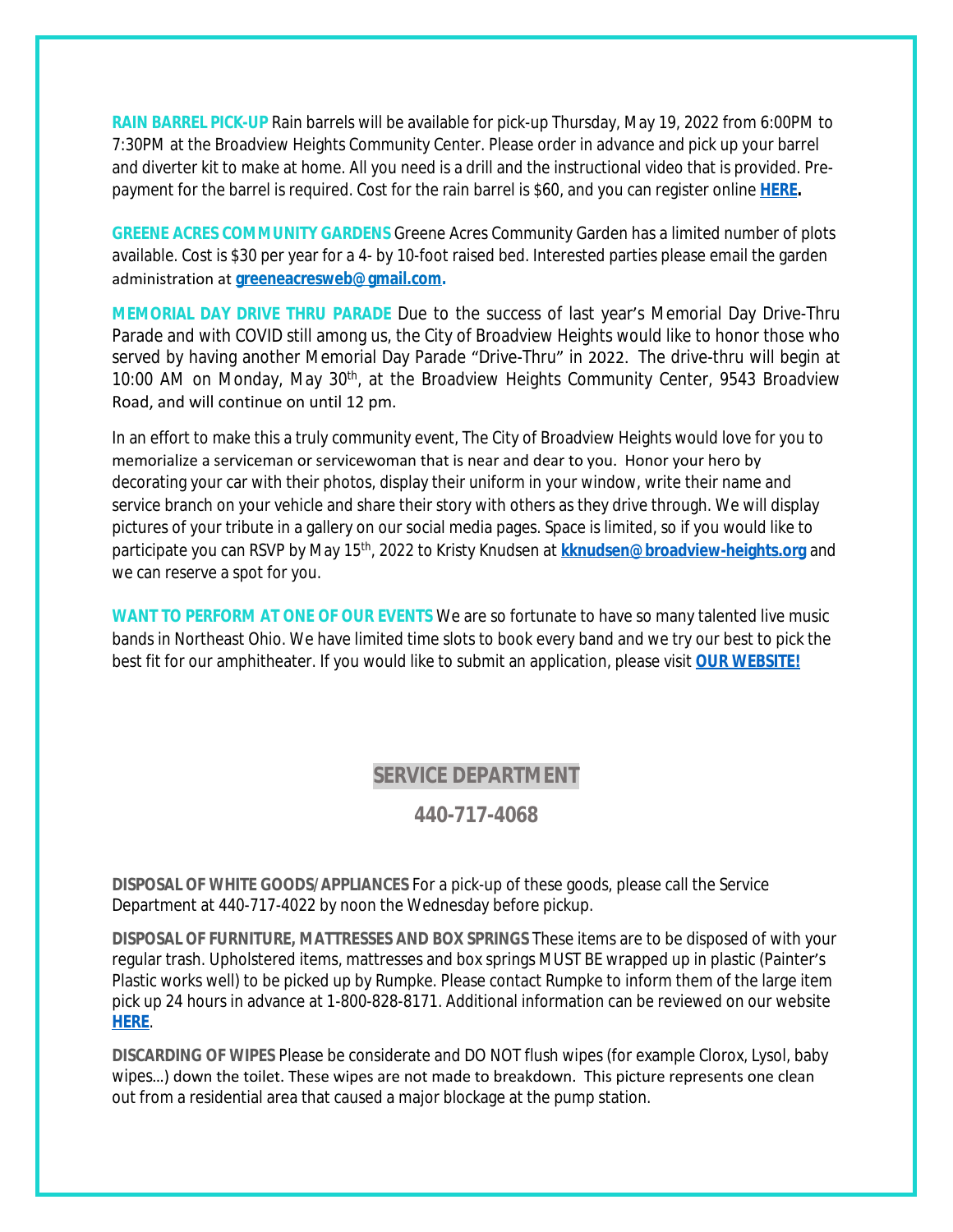

Please dispose of wipes in your garbage and only flush toilet paper. NO wipes are flushable, even if the box says they are. Please dispose of wipes in your garbage and only flush toilet paper. Thank you!

## **BUILDING DEPARTMENT**

## **440-526-6864**

**COMMON QUESTIONS, PROBLEMS, OR ISSUES HOMEOWNERS HAVE** As we head into spring and summer, the Building Department wants to answer some of the most common issues and problems concerning homeowners.

- Make sure grass is cut in a timely manner. Must not exceed 6 inches
- Weeds in beds and throughout yard must be maintained
- Garbage must not be put at the street until evening of the day before pick up
- All Garbage and trash containers should be kept behind the front of the house
- Boats, trailers and campers must be parked behind the front building lot line
- Trip Hazards: Check sidewalks and driveways to make sure they are not more than  $\frac{3}{4}$  of an inch higher or lower than adjacent sidewalks/driveways.
- Clean moss growing on roofs and siding
- If installing a portable pool follow city guidelines
- If installing a gas line to your pool heater, outdoor fireplace, or grill it must be pressure tested and installed to all codes
- Grass maybe cut, and yardwork done by homeowners from 8 am to 8 pm
- Contractors may work from 7:00AM to 7:00PM Monday thru Saturday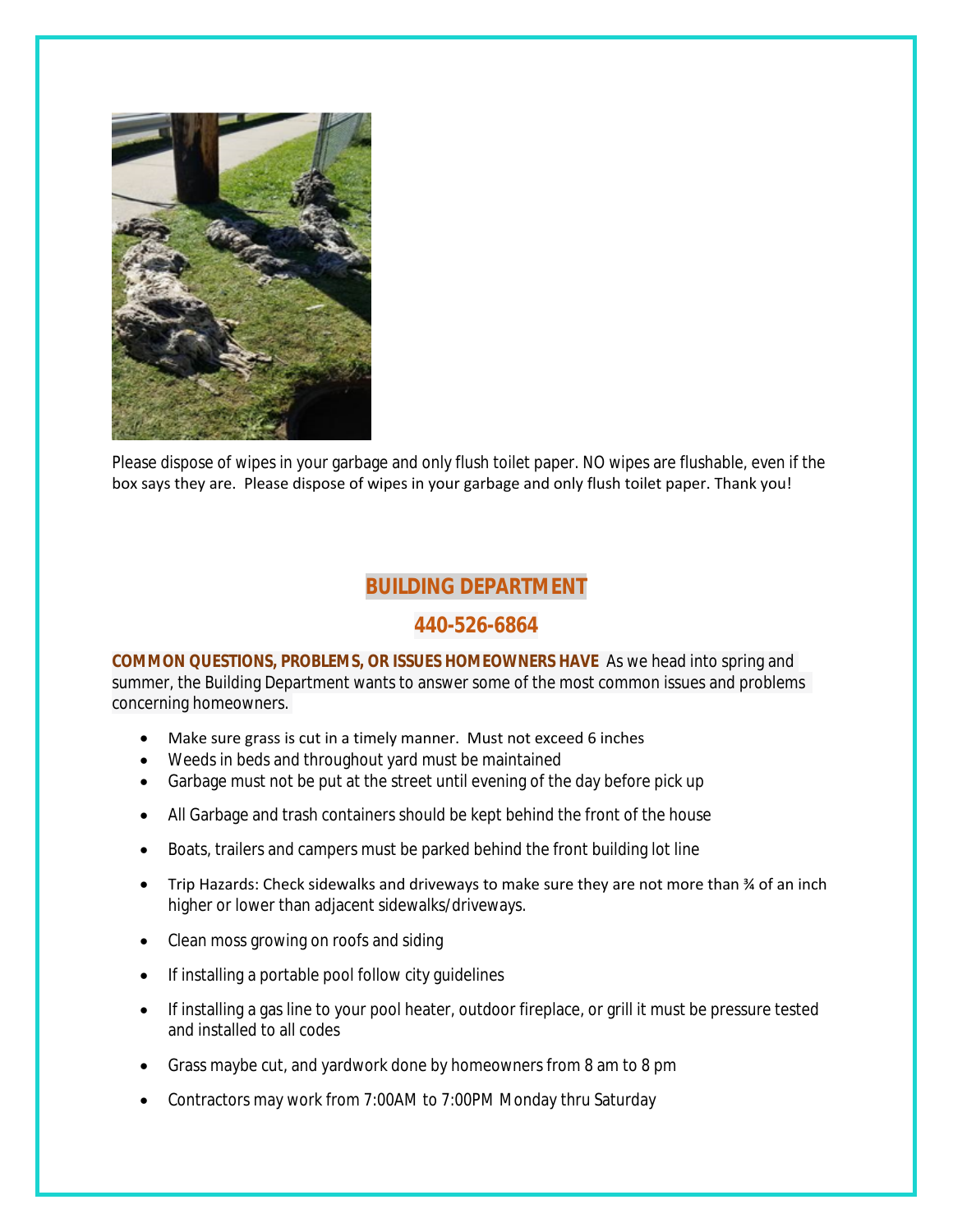Check with Building Department to make sure your contractors are registered and permitted properly

## **ENGINEERING DEPARTMENT**

## **440-838-4705**

**OHIO SMART GRID MODERNIZATION PROJECT** From David Conley at First Energy: "The Ohio Smart Grid Modernization project allows us to integrate modern technology within our distribution system that helps reduce the impact of an outage, such as a car pole accident or a tree falling into wires. The system, once fully implemented, will locate, then isolate the outage to a smaller group of customers. This means an outage that might have taken out thousands of customers before would only effect potentially 100s of customers depending on the magnitude of the incident. This also means that customers that do see an outage will experience quicker repair and restoration. The antennas that our being installed throughout our territory allow the necessary remote control to run the equipment on our distribution line over a secure proprietary network. This would be like having a mesh wireless network in your home to have secure internet access everywhere in your house."

**EAST EDGERTON ROAD BRIDGE DECK REPLACEMENT** The East Edgerton Bridge is expected to fully close starting June 2, 2022 and remained closed through September 29, 2022. Great Lakes Construction was awarded the East Edgerton Road Bridge Deck Replacement Project. This bridge is being replaced along with the bridge over Brecksville Road. This project is being administered by The Ohio Turnpike.

**IMPORTANT INFORMATION REGARDING TRAFFIC LIGHTS ON SR 82** The second set of signal heads in each direction is optically programmed to avoid giving conflicting indications to SR 82 traffic and potentially cause a vehicle to run a red light. Generally, whenever the first set of signals for EB or WB 82 traffic turns green, the second set will turn green as well. At the end of the phase, the first set should go to yellow and then red, while the second optically programmed set will remain green and activate the left turn arrows so as to clear out any traffic remaining between Market Place East and Glenwood. The optically programmed heads should only be visible to those vehicles in between the intersections so that vehicles back at the first set of signals do not mistakenly see green indications and think that they are able to proceed forward. Similarly, in instances where there is only side street demand on either Market Place East or Glenwood (but not both), the respective side street will be given a green light along with the downstream optically programmed heads so that vehicles turning right out onto 82 will be able to continue on their way through the adjacent intersection. Again, 82 traffic is seeing red at this time at the first set of signals and we do not want them to be able to see the second set of optically programmed signals which will be displaying green as this could cause them to run their red light.

The optically programmed heads are a safety measure that is necessary when you have a signalized offset intersection such as this.

**POINT OF SALE INSPECTION OF SEPTIC SYSTEMS** Please see the ordinance regarding the Point of Sale Inspection for residents with septic systems. **[1048.01 ORDINANCE POINT OF SALE INSEPECTIONS OF](https://codelibrary.amlegal.com/codes/broadviewhts/latest/broadview_oh/0-0-0-13398)  SEPTIC SYSTEMS.**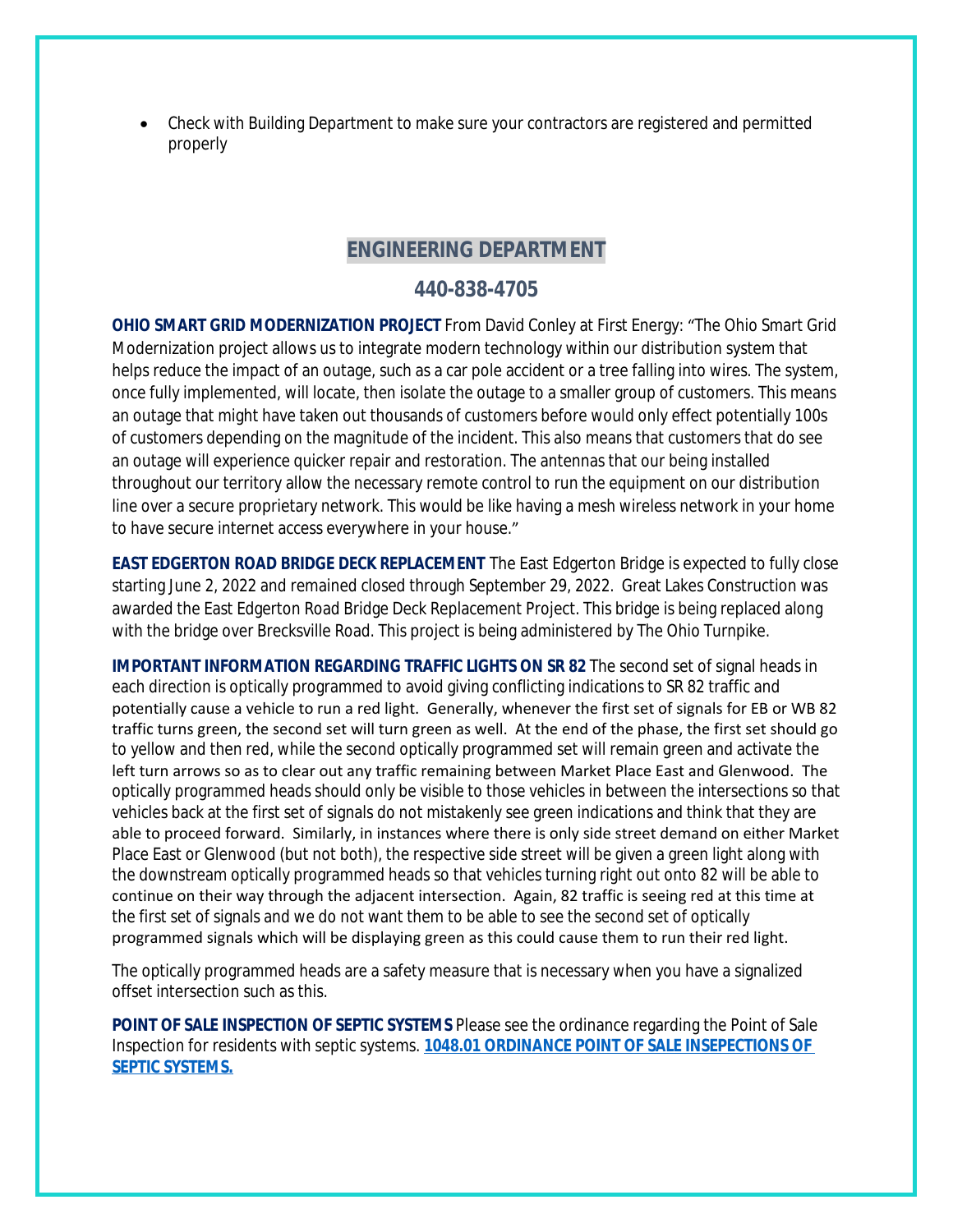## **THE CITY OF BROADVIEW HEIGHTS IS ACCEPTING APPLICATIONS**

Apply online at: **<https://www.broadview-heights.org/jobs.aspx>**

#### **SUMMER JOBS:**

**SPLASH PARK /WATER SLIDE ATTENDANTS** Work at outdoor Splash Park and/or indoor pool slide. Monitor safety by requiring that all patrons follow rules and act in a safe manner. Must be able to climb stairs to top of indoor slide and move safely on wet surfaces. Must be at least 15 years old; lifeguard certification not required. Must be willing and able to be trained on CPR/First Aid or already have certificate.

**LIFEGUARDS** Work at indoor pool and/or Splash Park, varied summer shifts available. Must be at least 15 years old, lifeguard certification required.

**CONCESSION STAND WORKERS** Prepare and sell food and beverages at summer recreation league games and/or at Splash Park. Set up/Clean up area, follow sanitation rules and make change for patrons. Must be at least 15 years old.

**SEASONAL SERVICE/RECREATION WORKERS** Maintain baseball/softball fields, mow lawns, weed whack, landscaping, general labor, etc. At least 18 years old with a driver's license strongly preferred.

#### **PART TIME POSITIONS:**

**RESIDENT SERVICES ATTENDANT** Weekends only! This position is responsible for providing excellent customer service by greeting and assisting the public as they call or enter the Recreation Center. Ensures that visitor logs are completed and information and directions are provided as needed. Performs a variety of customer service and support tasks, including assisting with outdoor special events (concerts, Home Days). Please **[visit our website](https://www.broadview-heights.org/Jobs.aspx?UniqueId=98&From=98&CommunityJobs=False&JobID=Resident-Services-Attendant-135)** for more information and to apply.

**PART TIME HEAD LIFEGUARD** Performs all Lifeguard duties and maintains presence on pool deck when not lifeguarding; oversees Lifeguards and Water Safety Instructors to ensure duties are completed properly and safety is maintained. Must have current certifications, prior supervisory experience and at least 2 years' experience as a Lifeguard.

**LIFEGUARD** Evening/Weekend and Day Shift positions are currently open. Must hold current Lifeguard Certification. We offer free certification training to be a Water Safety Instructor to our interested Lifeguards. Must be at least 15 years old. Please apply online or contact our Aquatics Manager at **[udrinko@broadview-heights.org](mailto:udrinko@broadview-heights.org)**.

### **RECREATION DEPARTMENT**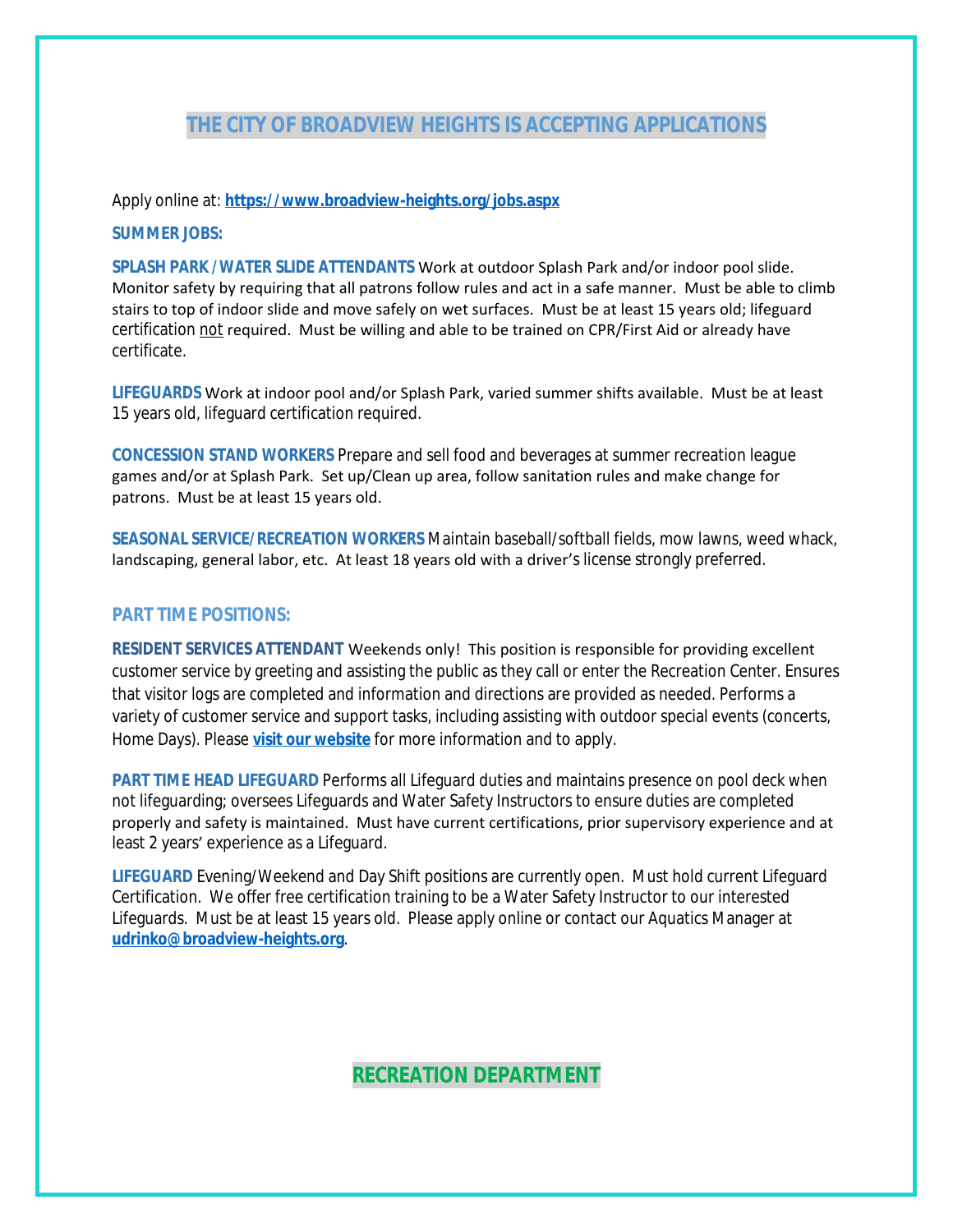## **440-838-4522**

**UNDER CONSTRUCTION** Please pardon our dust as we begin construction on the expansion of the stretching room and new locker rooms outside of the Fitness Center. The women's locker room will be shut down completely and the men's will remain open. Additional temporary stretching will be available on the lower level in multi-purpose room A.

**NEW SKATE PARK** Construction on the new Skate Park has begun. It will take approximately one week to complete. Official Grand Opening will be on 4/18/2022. Please join us for cupcakes, water and a DJ. Event kicks off at 6:30PM.

**AUXILIARY GYM RENTALS** We are now renting the auxiliary gym for indoor soccer teams, and for batting practice with our batting cage. Pricing starting at \$50.00 per hour depending on membership and residency. For or information contact **[rmeyer@broadview-heights.org](mailto:rmeyer@broadview-heights.org)** .

**POOL HOURS** The new pool hours are as follows: Monday – Friday 5:30AM-8:00PM, Saturdays 7:30AM-6:00PM, and Sundays 7:30AM-4:00PM

**CONCESSIONS** We are hiring for all shifts for summer, please contact Ursula Drinko at **[udrinko@broadview-heights.org](mailto:udrinko@broadview-heights.org)** for more information.

**LIFEGUARDS** We are hiring lifeguards for all shifts, please contact Ursula Drinko at **[udrinko@broadview](mailto:udrinko@broadview-heights.org)heights.org** for more information.

**PROGRAMS/MEMBERSHIPS** Please visit us **[our website here](https://www.broadview-heights.org/292/Parks-Recreation)** for information on current programs, memberships and activities.

#### **CHECK US OUT ON FACEBOOK AND INSTAGRAM!**

#### **CURRENT OPERATING HOURS:**

Monday through Friday 5:30AM – 10:00PM Saturday 7:30AM – 8:00PM Sunday 7:30AM - 6:00PM

**HUMAN SERVICES DEPARTMENT**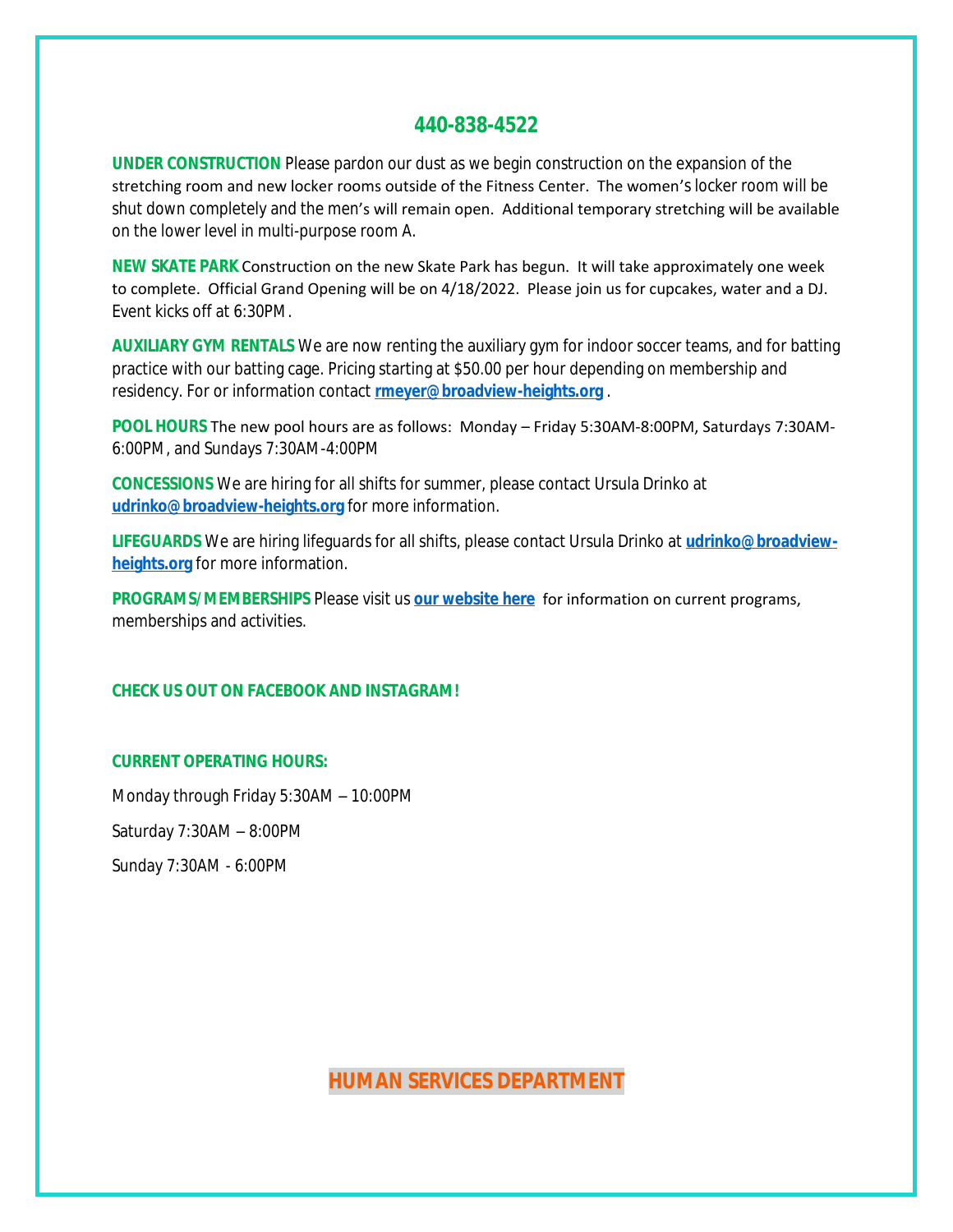### **440-526-4074**

**TUESDAY SHOPPING** The Tuesday "shopping loop" is back. The bus leaves city hall every Tuesday at 9:30 a.m. rotating locations each week between Drug Mart, Giant Eagle, Marcs, Meijer and sometimes Acme. To schedule a ride, call Human Services at 440-526-4074.

CHAIR VOLLEYBALL Chair volleyball is back every Thursday at 11:00AM starting April 14<sup>th</sup>.

**BLOOD PRESSURE CLINIC** University Hospitals is back offering in person blood pressure clinics the second Tuesday of every month from 8:30AM - 10:00AM beginning April 12<sup>th</sup>.

**GOOD FRIDAY** Human Services will be CLOSED in observance of Good Friday.

**ACTIVITIES ALERT** All Broadview Heights Human Services programming are being offered in person. Please contact the office at 440-526-4074 for an updated list of virtual programming. Please check out the monthly newsletter which can be found on our website under **[Human Services / Department](https://mycommunityonline.com/find/broadview-heights-senior-center)  Newsletter**.

## **REMINDERS**

**GOOD FRIDAY AND EASTER SUNDAY** Just a reminder that City Hall will be closed on Friday, April 15th, in observance of Good Friday. The Recreation Center will be closed on Sunday, April 17<sup>th,</sup> in observance of Easter Sunday. There will not be a trash delay this week.

**LEND-A-HAND-FOOD PANTRY** Our local food pantry in Broadview Heights is here to serve you! Please call Lend-A-Hand at 440-526-0514 if you are in need of assistance.

**RECYCLING INFORMATION** We hope that the Recycle Carts are making recycling easier! Please **[see here](https://broadview-heights.org/DocumentCenter/View/9125/Curbside-Recycling-in-Broadview-Heights-010622)** for a guide on what to recycle. Cuyahoga County also offers an excellent website about recycling do's and don'ts.

**CUYAHOGA COUNTY PUBLIC LIBRARY EVENTS** Check out what the **[BRECKSVILLE](https://attend.cuyahogalibrary.org/events?r=thismonth)** branch and **[NORTH](https://attend.cuyahogalibrary.org/events?r=thismonth)  ROYALTON** branch have to offer!

**NO OVERNIGHT PARKING ON CITY STREETS [Codified Ordinance](http://library.amlegal.com/nxt/gateway.dll/Ohio/broadviewhts/codifiedordinancesofbroadviewheightsohio?f=templates$fn=default.htm$3.0$vid=amlegal:broadviewhts_oh)** section 452.05(c) (1) prohibits parking on city streets between the hours of 3:00AM and 6:00AM. Per Codified Ordinance section 452.20 (a), signs are posted at city limits.

SAMUEL J. ALAI, MAYOR CITY OF BROADVIEW HEIGHTS 440-526-3651